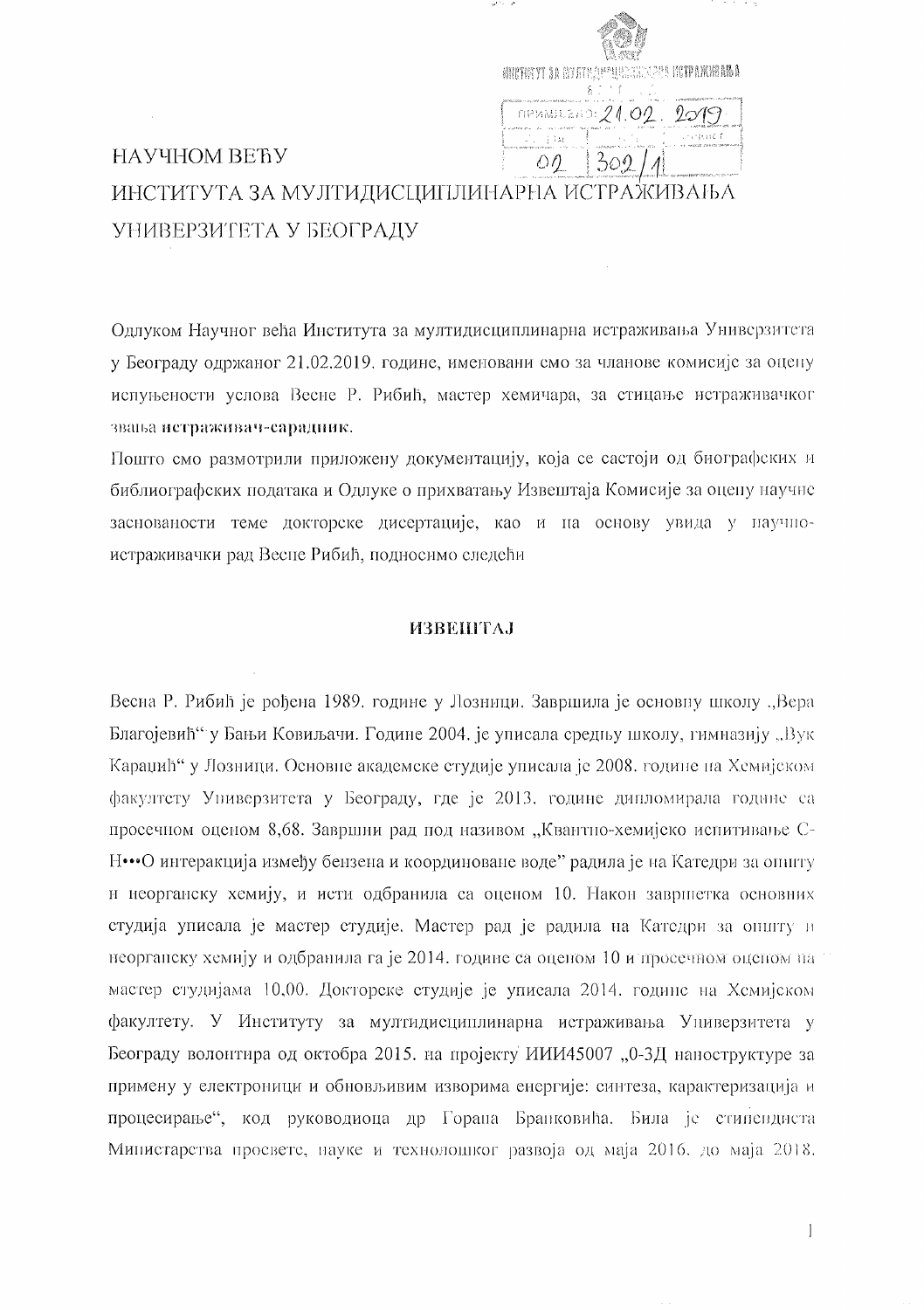године. За време волонтирања научила је нове методе на подручју експерименталне и теоријске карактеризације пеорганских материјала. Од маја 2018. до дапас запослена је на пројекту ИИИ45007 као истраживач-приправник.

У току докторских студија била је ангажована на билатералном пројекту са Институтом "Јожеф Стефан" у Љубљани, Словенија, где се обучавала на подручју микроскопије трансмисионе електронске укључујући припрему узорака, експерименталан рад на електронским микроскопима и моделовање структура за теоријске квантно-хемијске прорачуне. Преко билтералне сарадње са Словенијом добила је приступ суперкомпјутерима у рачунарском центру АРНЕС у Љубљани.

У новембру 2017. године пријавила је ЕУ пројекат под називом "BisOxMat - Influence of Doping: Quantum Chemical Study of Bismuth Oxide based Materials" 3a HPC-Europa3, који јој је одобрен. Тиме је успоставила званичну сарадњу са иниститутом КТХ у Шведској. Обезбеђени су ресурси у њиховом рачунарском центру као и специјализација и боравак у трајању од 6 недеља, која је реализована у 2018. години.

Весна Рибић је пријавила тему за израду докторске дисертације под називом "Структурна анализа базалних инверзних граница у Sn<sup>4+</sup> и Sb<sup>5+</sup> допираној вурцитној модификацији цинк-оксида трансмисионом електронском микроскопијом  $\rightarrow$  11 прорачувима базираним на теорији функционала густине". Наставно-научно веће Хемијског факултета допело је Одлуку о прихватању Извештаја Комисије за оцену научие заснованости теме докторске дисертације на седници одржаној 14.02.2019. године.

Весна Рибић је коаутор три паучна рада публиковала у међународним часописима. Два рада су објављена у врхунским међународним часописима категорије М21, док је један објављен у међународном часопису категорије М23.

Кандидат је коаутор једанаест саопштења штампаних у изводу на скуповима од међународног значаја и два саоппитења штампаних у изводу на скуповима од националног значаја.

Библиографија кандидата категорисана према критеријумима Министарства просвете, науке и технолошког развоја Републике Србије:

М21 - Радови објављени у врхунским међународним часописима:

 $\mathfrak{D}$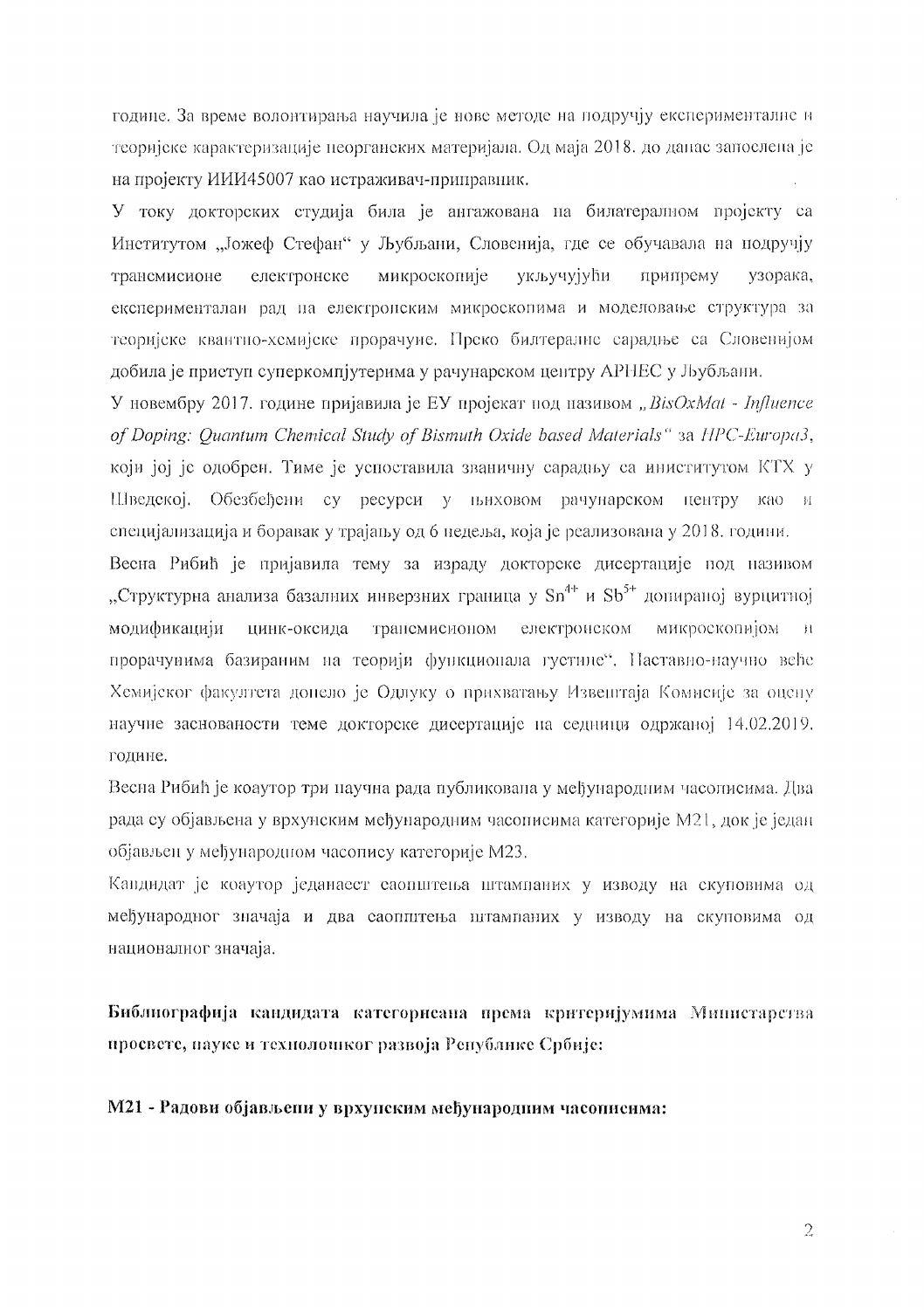- 1. Ribić V., Stojanović S., Zlatović M., Anion- $\pi$  interactions in active centers of superoxide dismutases, *J. Biol. Macromol.*, 2018, 106, 559-568, IF<sub>2017</sub> = 3.909, Цитиран 3 пута
- 2. Tasić N., Marinković Stanojević Z., Branković Z., Lačnjevac U., Ribić V., Žunić M., Novaković T., Podlogar M., Branković G., Mesoporous films prepared from synthesized  $TiO<sub>2</sub>$  nanoparticles and their application in dye-sensitized solar cells (DSSCs), Electrochim. Acta, 2016, 210, 606-614, IF<sub>2016</sub> = 4.798, Цитиран 12 пута

### М23 - Радови објављени у међународним часописима:

1. Gavryushkin, P., Rečnik, A., Daneu, N., Sagatov N., Belonoshko A., Popov Z., Ribić V., Litasov K., Temperature induced twinning in aragonite: transmission electron microscopy experiments and ab initio calculations, Zeit. Krist. - Cryst. Mat., 2019 in press,  $IF<sub>2016</sub>$ 3.179

## МЗ4 - Радови саопштени на скупу међународног значаја штампани у изводу:

- 1. Ribić V., Dapčević A., Skorodumova N., Rečnik A., Luković Golić D., Branković G., DFT sereening of Gd as a dopant in the  $BiFeO<sub>3</sub>$  superlattice, HPC-Europa Transnational Access Meeting (TAM 2018), 23 October 2018, Edinburgh, UK
- 2. Ribié V., Dapčević A., Skorodumova N., Rečnik A., Luković Golić D., Branković G., Structure characterization of Gd doped BiFeO<sub>3</sub>, 3rd International Meeting on Materials Science for Energy Related Applications, 25-26 September 2018, Belgrade, Serbia
- 3. Ribić V., Rečnik A., Kokalj A., Dražić G., Podlogar M., Daneu N., Komelj M., Lukovic Golié D., Brankovié Z., Brankovié G., Structural characterization of Inversion Boundaries in Doped ZnO, mESC-IS 2018, 3rd Int. Symposium on Materials for Energy Storage and Conversion, Belgrade, 10-12 September 2018, Serbia
- 4. Tasić N., Marinković Stanojević Z., Branković Z., Lačnjevac U., Žunić M., Ribić V., Novaković T., Gilić M., Podlogar M., Branković G., Mesoporous TiO<sub>2</sub> photoanodes for application in dye-sensitized solar cells (DSSCs), mESC-IS 2018, 3rd Int. Symposium on Materials for Energy Storage and Conversion, 10-12 September 2018, Belgrade, Serbia
- 5. Ribić V., Rečnik A., Dražić G., Branković Z., Branković G., Daneu N., HRTEM and HAADF-STEM study of translation states and cation ordering on basal plane inversion boundaries in ZnO with  $III^+$ ,  $VI^+$  and  $V^+$  dopants, Electron Microscopy of Nanostructures ELMINA 2018 Conference, 27-29 August 2018, Belgrade, Serbia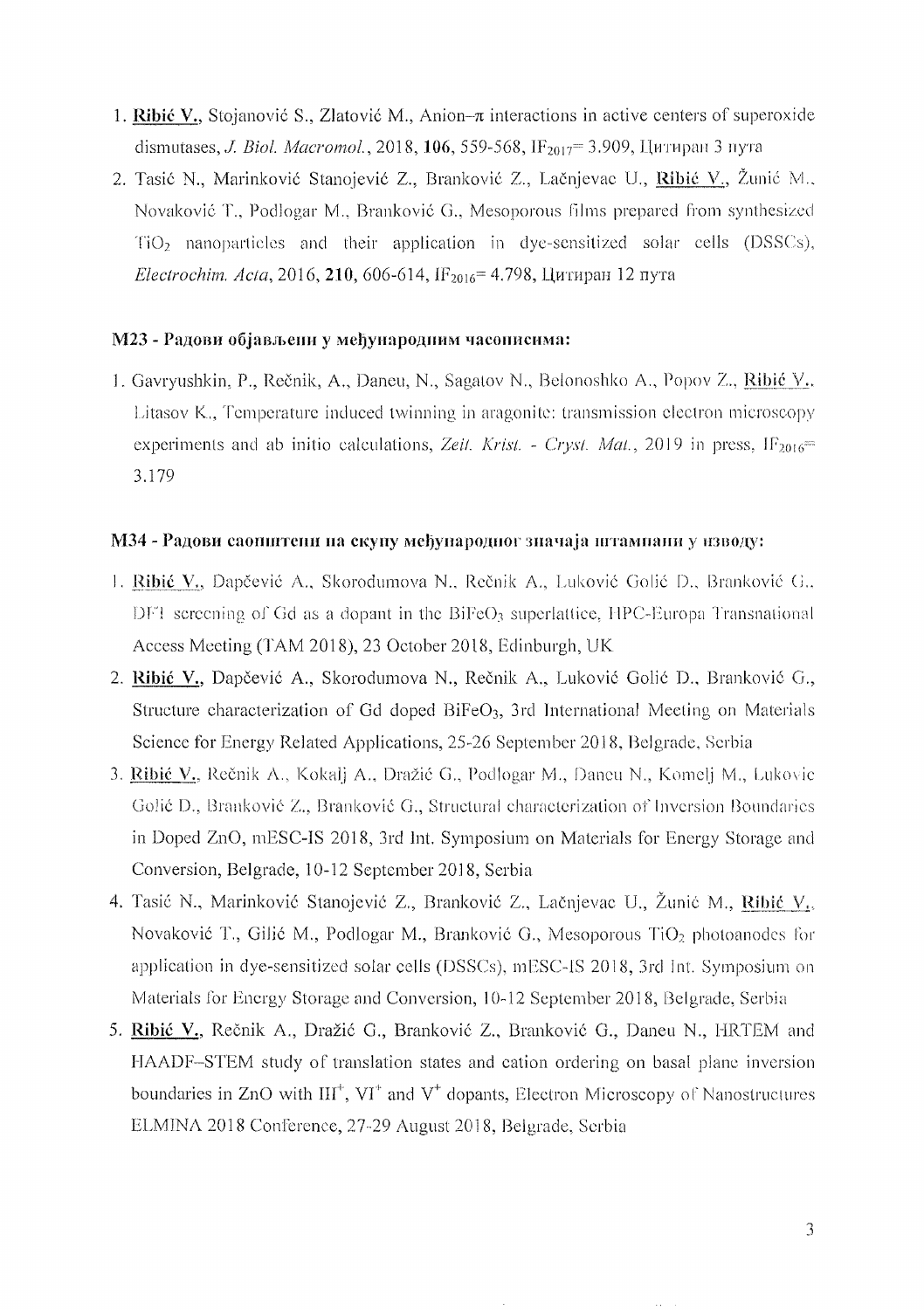- 6. Tasi6 N., Cirkovi6 1, Dapcevi6 A, Curkovi6 L., **Ribit** V., Zuni6 M., 131'allkovi6 *L,*  Branković G.,  $\Delta g/TiO<sub>2</sub>$  nanoparticle composites and their photocatalytic performance. 26th Croatian-Slovenian Crystallographic Meeting, 13-17 June 2018, Poreč, Croatia
- 7. **Ribić V.,** Dapčević A., Skorodumova N., Rečnik A., Luković Golić D., Branković Z. and Branković G., First-Principles Calculation of Gd - doped BiFeO<sub>3</sub>, European HPC Summit Week 2018 - #EHPCSW, 28 May - 1 June 2018, Ljubljana, Slovenia
- 8. Ribić V., Rečnik A., Dražić G., Komelj M., Kokalj A., Podlogar M., Daneu N., Bernik S., Radošević T., Luković-Golić D., Branković Z., Branković G., TEM study of basal-plane inversion boundaries in Sn-Doped ZnO, 13th Multinational Congress on Microscopy, 24 29 September 2017, Rovinj, Croatia
- 9. Ribić V., Rečnik A., Branković Z., Branković G., DFT Screening of Dopants Triggering the Formation of Basal-plane Inversion Boundaries in ZnO, 4th Conference of The Serbian Society for Ceramic Materials, 14-16 June 2017, Belgrade, Serbia
- 10. Podlogar M., Kaya A., Vengust D., Radoševič T., Ribić V., Daneu N., Samardžija Z., Rečnik A., Bernik S., Electron microscopy study of crystal growth mechanism in ZnObased ceramic films, 2nd Slovene Microscopy Symposium, 11-12 May 2017, Piran, Slovenia
- 11. **Ribić V.**, Rečnik A. Branković Z., Branković G., Quantum chemical study of the stability of inversion boundaries in  $Sb<sub>2</sub>O<sub>3</sub>$  - doped zinc oxide, MSSC2016, 4-9 September 2016. Torino, Italy

## $M64 - Pa$ дови саопштени на скупу националног значаја штамнани у изводу:

- 1. Veljković D., Ribić V., Zarić S., Crystallographic and quantum chemical study of CH/O  $interactions$  between coordinated water molecule and aromatic CH donor.  $XX$ Konferencija Srpskog Kristalografskog Društva, Belgrade, 13-15 June 2013, Avala, Serbia
- 2. Todorović. A., Ribić V., Veljković D., Zarić S., Crystallographic study of geometry of C-HIO interactions between nucleic bascs and water molecule, XIX Konfereneija Srpskog Kristalografskog Drustva, 31 May - 2 June 2012, Bela Crkva, Serbia

На основу размотрене документације, као и анализе приложених референци, затим на основу досадашњег праћења научно-истраживачког и стручног развоја кандидата, комисија доноси следећи